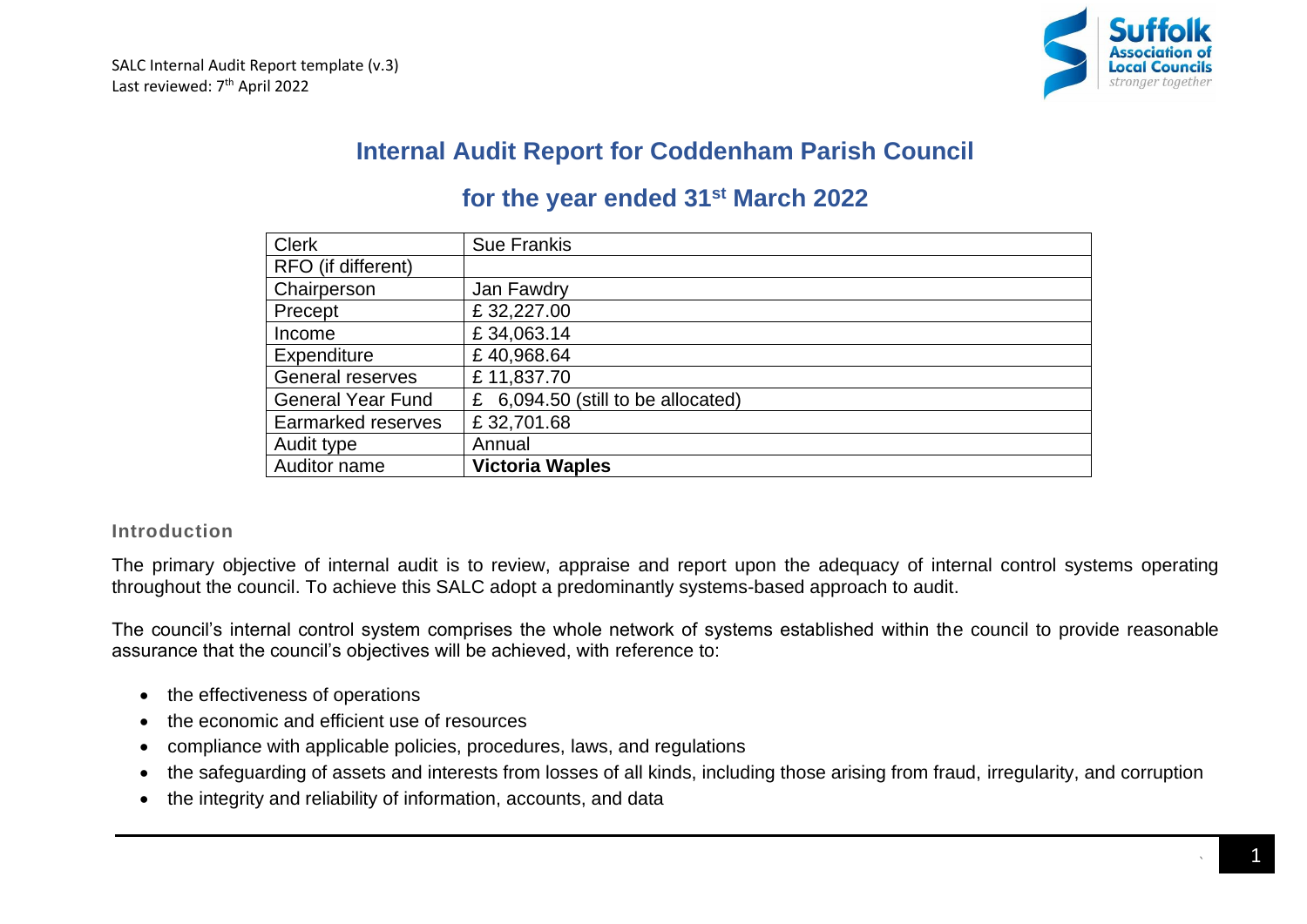

# **Methodology**

When conducting the audit, the internal auditor may:

- conduct a selective assessment of compliance with relevant procedures and controls expected to be in operation during the financial year in order to be able to complete the Annual Internal Audit Report 2020/21 of the Annual Governance and Accountability Return (AGAR)
- review the reliability and integrity of financial information and the means used to identify, measure, classify and report such information
- review the means of safeguarding assets and, as appropriate, verify the existence of such assets
- appraise the economy and efficiency with which resources are employed, identify opportunities to improve performance and recommend solutions to problems
- review the established systems to ensure compliance with those policies, procedures, laws, and regulations which could have a significant impact on operations, and determine whether the council complies
- review the operations and activities to ascertain whether results are consistent with objectives and whether they are being conducted as planned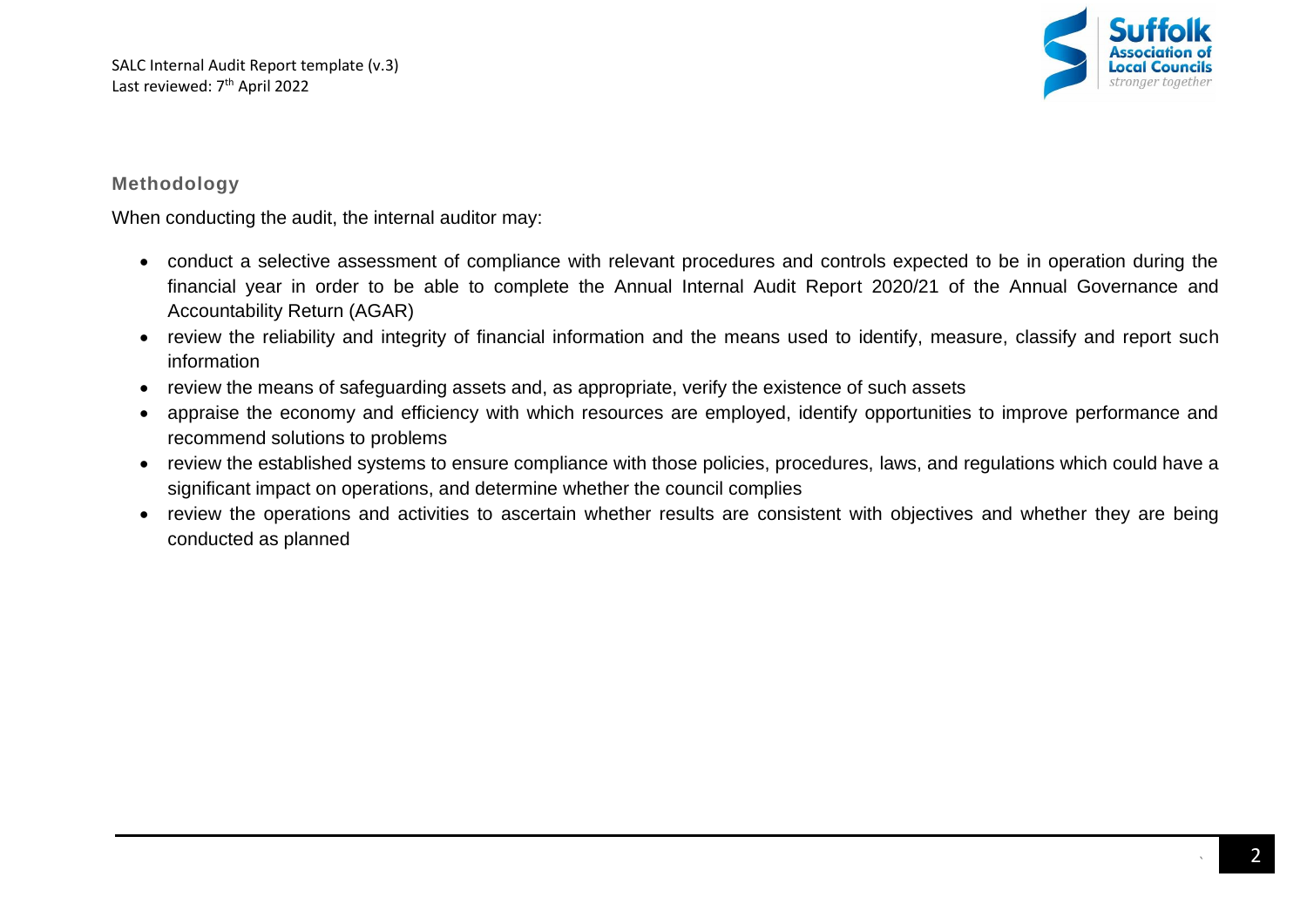

### **Section 1 – proper bookkeeping**

The internal auditor will look at the methods and processes used to manage the council's accounts and in particular that it provides clear data for reporting and monitoring purposes. This includes checking information is accurate, kept up to date, referenced and verified.

| <b>Evidence</b>                                        |     | Internal auditor commentary                                                                                                                                                                                                                                                                                                  |
|--------------------------------------------------------|-----|------------------------------------------------------------------------------------------------------------------------------------------------------------------------------------------------------------------------------------------------------------------------------------------------------------------------------|
| Is the ledger maintained and up to date?               | Yes | The council uses an excel spreadsheet to produce reports on a Receipts and<br>Payments basis and ensures that the financial transactions of the parish council are<br>as accurate as reasonably practicable.                                                                                                                 |
| Is the cash book up to date and regularly<br>verified? | Yes | The Responsible Financial Officer (RFO) has continued to ensure that the cashbook<br>is the focus for day-to-day accounting and is aware that the balancing off and<br>reconciliation to the bank statement remains the most important control over the<br>accounting system. The cashbook is reconciled on a monthly basis. |
| Is the arithmetic correct?                             | Yes | A number of spot checks were carried out and the functionality of the cashbook was<br>found to be in order.                                                                                                                                                                                                                  |
| <b>Additional comments:</b>                            |     |                                                                                                                                                                                                                                                                                                                              |

# **Section 2 – Financial Regulation and Standing Orders**

The internal auditor will check the date the Council conducted its annual review of both Standing Orders and Financial Regulations and in particular check if these are based on NALC'S latest model which include legislative changes.

| Evidence                                                                |     | Internal auditor commentary                                                                                                                                                                                                                                                                            |
|-------------------------------------------------------------------------|-----|--------------------------------------------------------------------------------------------------------------------------------------------------------------------------------------------------------------------------------------------------------------------------------------------------------|
| Have Standing Orders been adopted, up to date and<br>reviewed annually? | Yes | The Council reviewed its Standing Orders at its meeting of 15 <sup>th</sup> July 2021, a<br>copy of which can be found on the Council's website and are based on the<br>Model Standing Orders produced by NALC in 2018 which take into account<br>changes in legislation since those produced in 2013. |
| Are Financial Regulations up to date and reviewed<br>annually?          | Yes | The Council's Financial Regulations were reviewed at the same meeting, a<br>copy of which can be found on the Council's website and are based on the<br>Model Standing Orders produced by NALC in 2019.                                                                                                |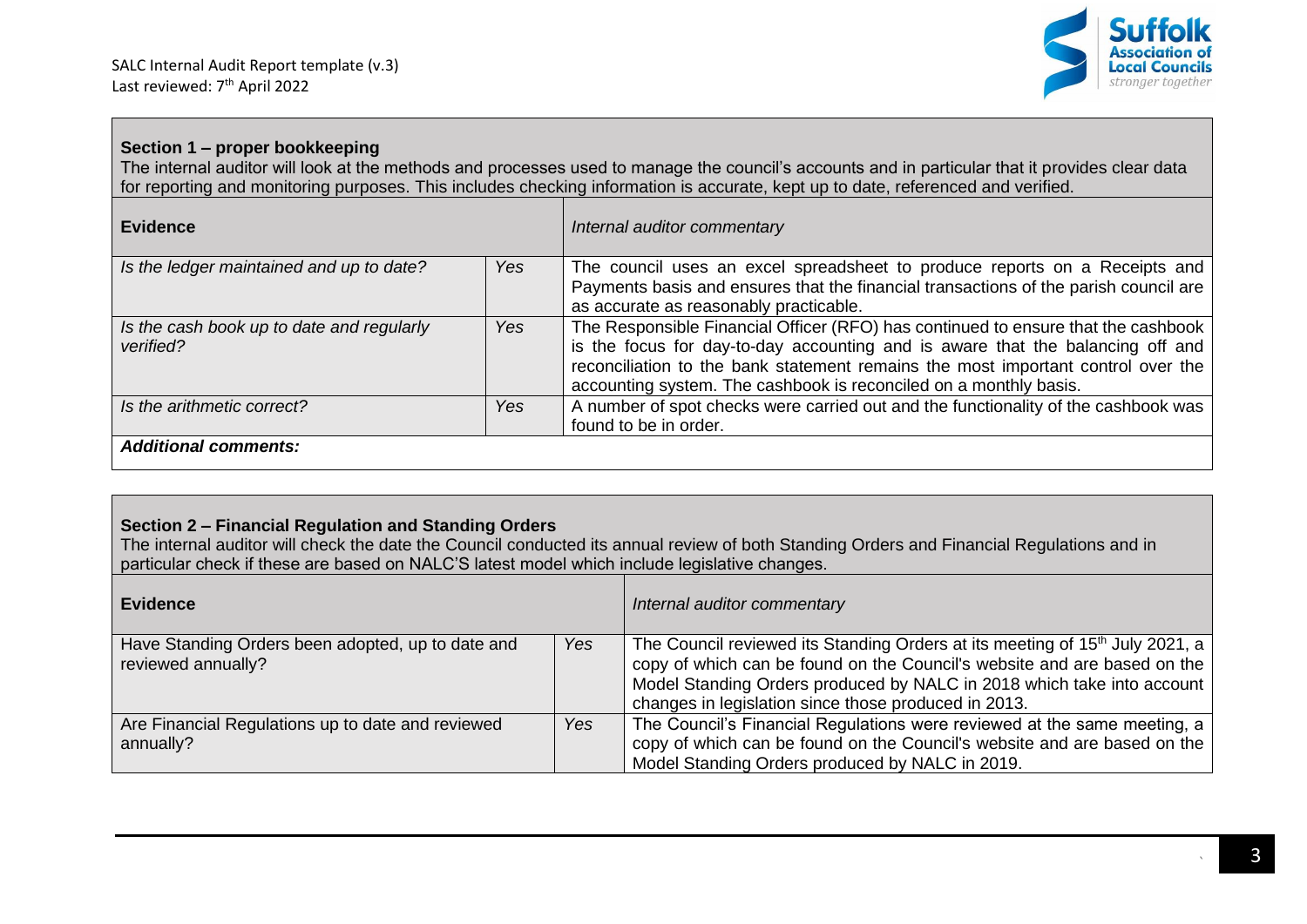

| Has the Council properly tailored the Financial<br>Regulations?                  | Yes | The Council's Financial Regulations have been tailored to the Parish Council.                                                                                                                                                                                                                                          |
|----------------------------------------------------------------------------------|-----|------------------------------------------------------------------------------------------------------------------------------------------------------------------------------------------------------------------------------------------------------------------------------------------------------------------------|
| Has the Council appointed a Responsible Financial<br>Officer (RFO)? <sup>1</sup> | Yes | In accordance with Section 151 of the Local Government Act 1972(d)<br>(financial administration), the Council confirmed at its meeting of $6th$ May<br>2021, that the Clerk was to continue as the appointed person to be<br>responsible for the administration of the financial affairs of the relevant<br>authority. |
| Additional comments.                                                             |     |                                                                                                                                                                                                                                                                                                                        |

*Comment: Council is aware of the amendments to the thresholds for procuring contracts as advised under LTN87 (as produced by NALC). The amended values will be incorporated into the Council's Standing Orders and Financial Regulations at the next annual review due July 2022.*

# **Section 3 – Payment controls**

The internal auditor will specifically check bank reconciliation including credit/debit cards and management approval processes and evidence that internal Financial Regulations (FO) are being followed. The internal auditor will examine how regular payments are managed and specifically seek evidence that these have been brought back to the Council for verification purposes especially where the actual payment made differs from the amount previously agreed. VAT should be clearly identified including evidence that claims have been correctly managed. The internal auditor will check if the Council has a clear understanding on eligibility in relation to the General Power of Competence and that s.137 has been correctly applied and managed*.*

| <b>Evidence</b>                                                                        |     | Internal auditor commentary                                                                                                                                                                                                                                                                                                                                                     |
|----------------------------------------------------------------------------------------|-----|---------------------------------------------------------------------------------------------------------------------------------------------------------------------------------------------------------------------------------------------------------------------------------------------------------------------------------------------------------------------------------|
| Is there supporting paperwork for payments with<br>appropriate authorisation?          | Yes | At each full Council Meeting a list of all payments is presented to the<br>meeting with formal approval of such expenditure being shown in the<br>minutes and evidence of such paperwork in the files submitted for internal<br>audit. Payments made away from the meeting are also brought back to full<br>Council as retrospective payments and approved at the next meeting. |
| Where applicable, are internet banking transactions<br>properly recorded and approved? | Yes | Internet banking is operated in accordance with the Council's own<br>Financial Regulations. The RFO has ensured that the Council has<br>implemented the procedure whereby evidence is retained showing which<br>Councillors authorised the release of the payment by having the invoice                                                                                         |

<sup>&</sup>lt;sup>1</sup> Section 151 Local Government Act 1972 (d)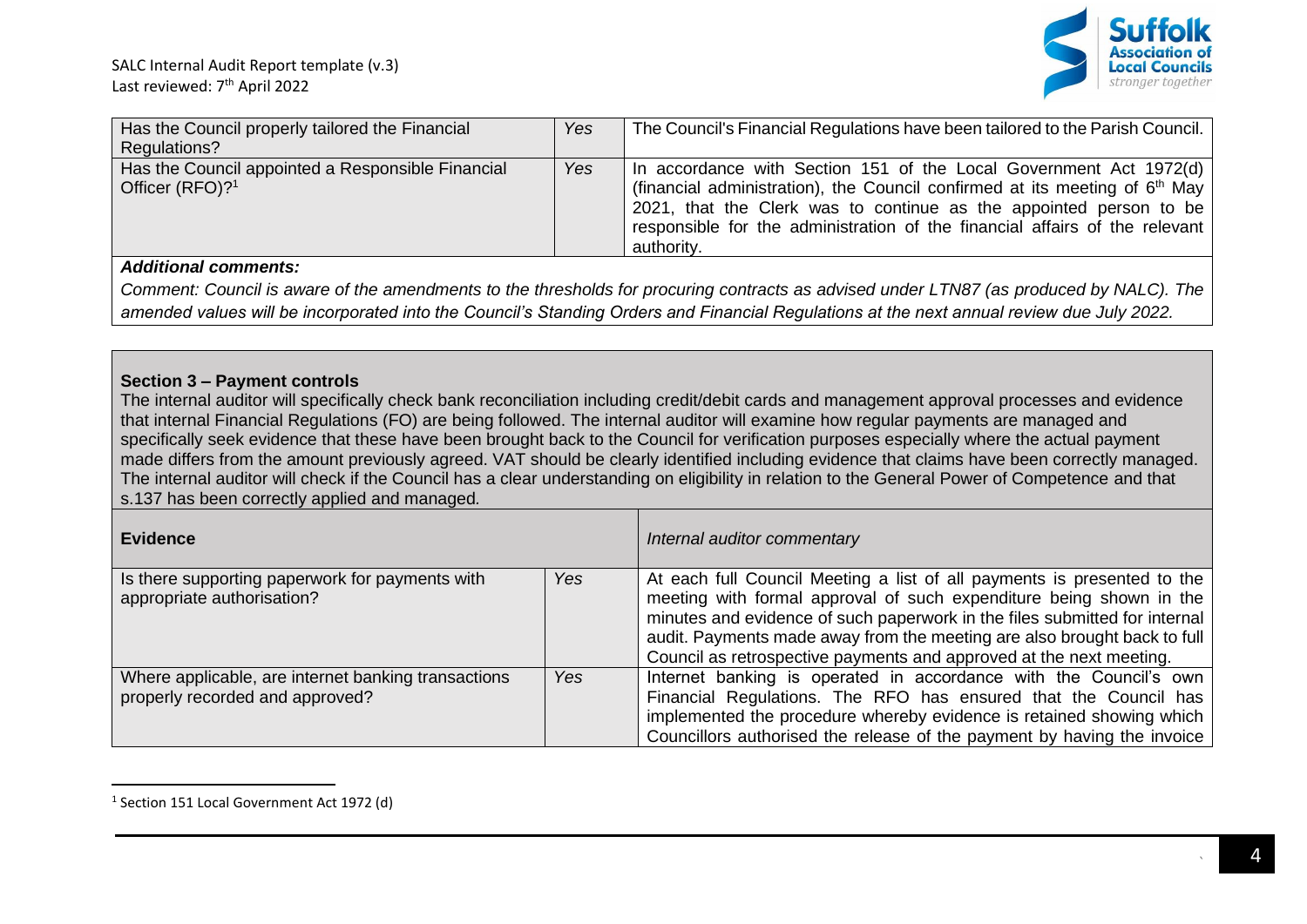### SALC Internal Audit Report template (v.3) Last reviewed: 7<sup>th</sup> April 2022



|                                                                                                                                          |                          | initialled by the members who authorise the online payment in accordance<br>with the payment spreadsheet as submitted at each meeting.                                                                                                                                                                                                                                                                                                                                                                                                                                                                                                                                                                                       |
|------------------------------------------------------------------------------------------------------------------------------------------|--------------------------|------------------------------------------------------------------------------------------------------------------------------------------------------------------------------------------------------------------------------------------------------------------------------------------------------------------------------------------------------------------------------------------------------------------------------------------------------------------------------------------------------------------------------------------------------------------------------------------------------------------------------------------------------------------------------------------------------------------------------|
| Is VAT correctly identified, recorded, and claimed<br>within time limits?                                                                | Yes                      | VAT is clearly identified in the ledger book and claimed in accordance with<br>the guidelines for local authorities and similar bodies. There were two<br>claims submitted for the year under review (14 <sup>th</sup> September 2020 to 30 <sup>th</sup><br>March 2021 and 18 <sup>th</sup> March 2021 to 30 <sup>th</sup> November 2021). Both claims<br>have been verified in the cashbook and against relevant bank statements.<br>The claim for the period covering 1 <sup>st</sup> December 2021 to 31 <sup>st</sup> March 2022 is<br>still to be submitted.                                                                                                                                                           |
| Has the Council adopted the General Power of<br>Competence (GPOC) and is there evidence this is<br>being applied correctly? <sup>2</sup> | Yes                      | Council confirmed its eligibility to adopt the General Power of Competence<br>at a meeting of 14 <sup>th</sup> May 2020. The files submitted for internal audit have<br>stated that the Council has recently lost is eligibility to use the General<br>Power of Competence and that this will be added as an agenda item for<br>the May 2022 meeting.                                                                                                                                                                                                                                                                                                                                                                        |
|                                                                                                                                          |                          | Comment: Loss of Eligibility - if the council loses its qualified clerk or has<br>insufficient elected councillors, then it must record its ineligibility at the next<br>'relevant' annual meeting of the council (after the ordinary election). If it<br>has already started an activity under the GPOC for which there is no other<br>specific power, it remains eligible for the purpose of completing that<br>activity, but it can't start anything new under the power until it is in a position<br>to make the formal decision that it meets the criteria. The council must go<br>back to identifying whether it has a specific power to act and use the<br>restricted s137 if there is no appropriate specific power. |
| Are payments under s.137 <sup>3</sup> separately recorded,<br>minuted and is there evidence of direct benefit to                         | <b>Not</b><br>applicable | The Council was able to use the General Power of Competence to incur<br>expenditure that in its opinion is in the interests of and will bring benefit to                                                                                                                                                                                                                                                                                                                                                                                                                                                                                                                                                                     |
| electorate?                                                                                                                              |                          | its area and any of it or all of some of its inhabitants.                                                                                                                                                                                                                                                                                                                                                                                                                                                                                                                                                                                                                                                                    |
|                                                                                                                                          |                          | Comment: see comment above with regards to new projects.                                                                                                                                                                                                                                                                                                                                                                                                                                                                                                                                                                                                                                                                     |

<sup>2</sup> Localism Act

<sup>&</sup>lt;sup>3</sup> Section 137 of the Local Government Act 1972 ("the 1972 Act") enables local councils to spend a limited amount of money for purposes for which they have no other specific statutory expenditure. The basic power is for a local council to spend money (subject to the statutory limit – of £8.41 per elector) on purposes for the direct benefit of its area, or *part of its area, or all or some of its inhabitants.*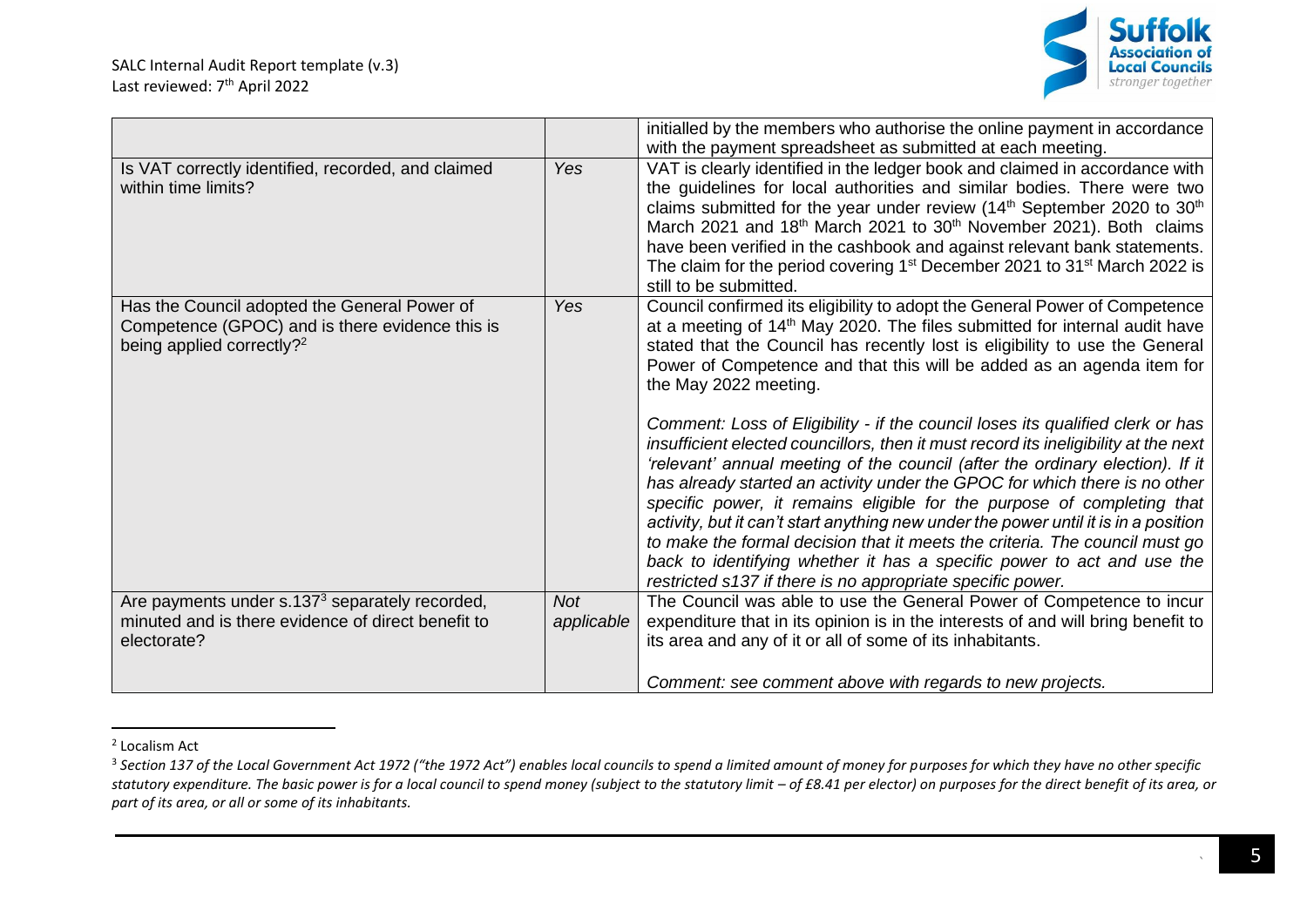

| Where applicable, are payments of interest and<br>principal sums in respect of loans paid in accordance<br>with agreements?                                                        | Yes | The Council has two outstanding loans with an overall balance of<br>£78,678.42. (PW487910 & PW498630 refer). Payments made during the<br>year totalled £13,151.84 as per the demand issued by the PWLB.                                                                                                                                                                                                    |
|------------------------------------------------------------------------------------------------------------------------------------------------------------------------------------|-----|------------------------------------------------------------------------------------------------------------------------------------------------------------------------------------------------------------------------------------------------------------------------------------------------------------------------------------------------------------------------------------------------------------|
| <b>Additional comments:</b>                                                                                                                                                        |     |                                                                                                                                                                                                                                                                                                                                                                                                            |
|                                                                                                                                                                                    |     |                                                                                                                                                                                                                                                                                                                                                                                                            |
| Section 4 - Risk management                                                                                                                                                        |     | The internal auditor will expect to find evidence of the management of risks from identification of what those are for each individual Council<br>through to how these will be managed and the controls in place to mitigate these and that these have been approved by the Council.                                                                                                                       |
| <b>Evidence</b>                                                                                                                                                                    |     | Internal auditor commentary                                                                                                                                                                                                                                                                                                                                                                                |
| Is there evidence of risk assessment documentation?                                                                                                                                | Yes | The risk assessment documentation submitted for Internal Audit provides<br>details of the risks associated with the functioning of a smaller authority and<br>the measures that the Council will undertake to mitigate such risks. The Risk<br>Assessment for the year under review along with the Risk Management<br>Strategy were adopted by full Council at its meeting of 17 <sup>th</sup> March 2022. |
| Is there evidence that risks are being identified and<br>managed?                                                                                                                  | Yes | Council is aware that risk assessment needs to focus on the safety of the<br>parish council's assets and in particular its money. There is evidence that<br>overall the parish council has taken action to identify and assess those risks<br>and has considered what actions or decisions it needs to take during the year<br>to manage in order to avoid financial or reputational consequences.         |
| Does the Council have appropriate and adequate<br>insurance cover in place for employment, public liability<br>and fidelity guarantee and has been reviewed on an<br>annual basis? | Yes | Council has insurance in place under a Parish Protect Policy with Royal and<br>Sun Alliance which shows core cover for the following: Public liability: £10m;<br>Public/Products Liability: £10m; Business Interruption and Fidelity<br>Guarantee of £250k.                                                                                                                                                |
|                                                                                                                                                                                    |     | Comment: Council is operating within the recommended guidelines which<br>state that the level of Fidelity Guarantee should be at least the sum of the<br>year-end balances plus 50% of the precept/grant being received in April of<br>the following year.                                                                                                                                                 |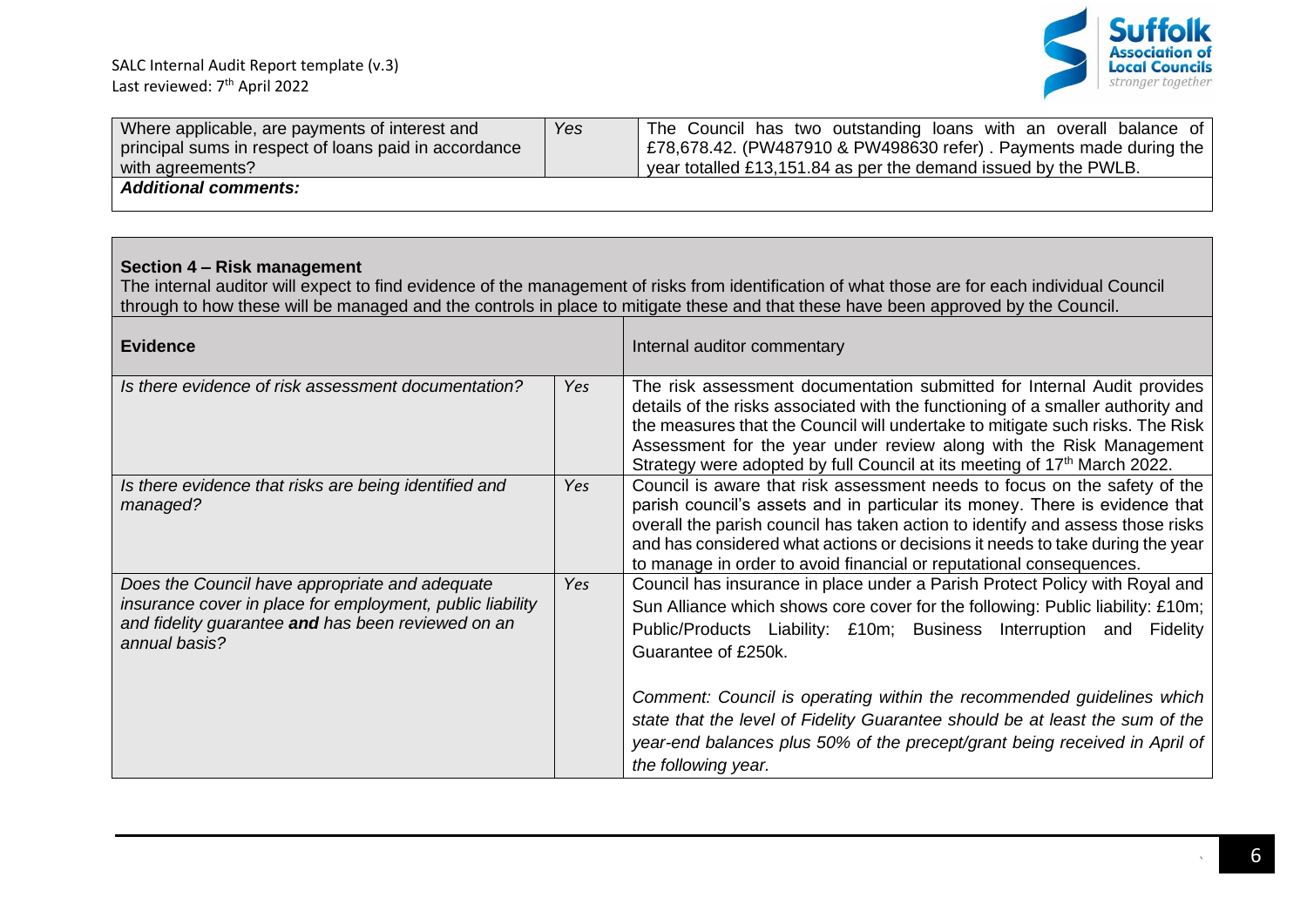

|                                                                                                                                                                                                                                  |            | Whilst Council agreed to accept the insurance renewal premium at its<br>meeting of 16 <sup>th</sup> September 2021, there is no minute to show that Council<br>carried out an annual review of its insurance.<br>Comment: Council should note that it is the responsibility of the whole<br>Council to satisfy itself that insurances are adequate and that having<br>identified, assessed and recorded the risks, appropriate measures, such as<br>the appropriate use of insurance cover, have been taken to mitigate and<br>manage the risk. This should be evidenced by a minute reference.                                                              |
|----------------------------------------------------------------------------------------------------------------------------------------------------------------------------------------------------------------------------------|------------|--------------------------------------------------------------------------------------------------------------------------------------------------------------------------------------------------------------------------------------------------------------------------------------------------------------------------------------------------------------------------------------------------------------------------------------------------------------------------------------------------------------------------------------------------------------------------------------------------------------------------------------------------------------|
| Evidence that internal controls are documented and<br>regularly reviewed <sup>4</sup>                                                                                                                                            | Yes        | The Council's internal control measures are contained within its Internal<br>Control Statement which was presented to and adopted by full Council at its<br>meeting of 17th March 2022. The interim review of the council's internal<br>controls were carried out in July 2021 and reported at the meeting of 15 <sup>th</sup><br>July 2021.<br>Comment: In accordance with the Accounts and Audit Regulations 2015,<br>Council is aware that it should formally review the effectiveness of its system<br>of internal control to ensure that it has mitigation measures on place to<br>address the risks associated with the management of public finances. |
| Evidence that a review of the effectiveness of internal<br>audit was conducted during the year, including<br>consideration of the independence and competence of<br>the internal auditor prior to their appointment <sup>5</sup> | <b>Yes</b> | The effectiveness of internal audit was reviewed and adopted by full Council<br>at its meeting of 15 <sup>th</sup> July 2021. It is also covered within the adoption of the<br>Internal Control Statement for the year ending 31 <sup>st</sup> March 2022 at the<br>meeting of 17th March 2022.<br>Comment: by reviewing the terms of reference and effectiveness for internal<br>audit, the council has followed guidance and demonstrated that it recognises<br>that the function of internal audit is to test and report to the authority on<br>whether its system of internal control is adequate                                                        |

<sup>4</sup> Accounts and Audit Regulations

<sup>5</sup> Practitioners Guide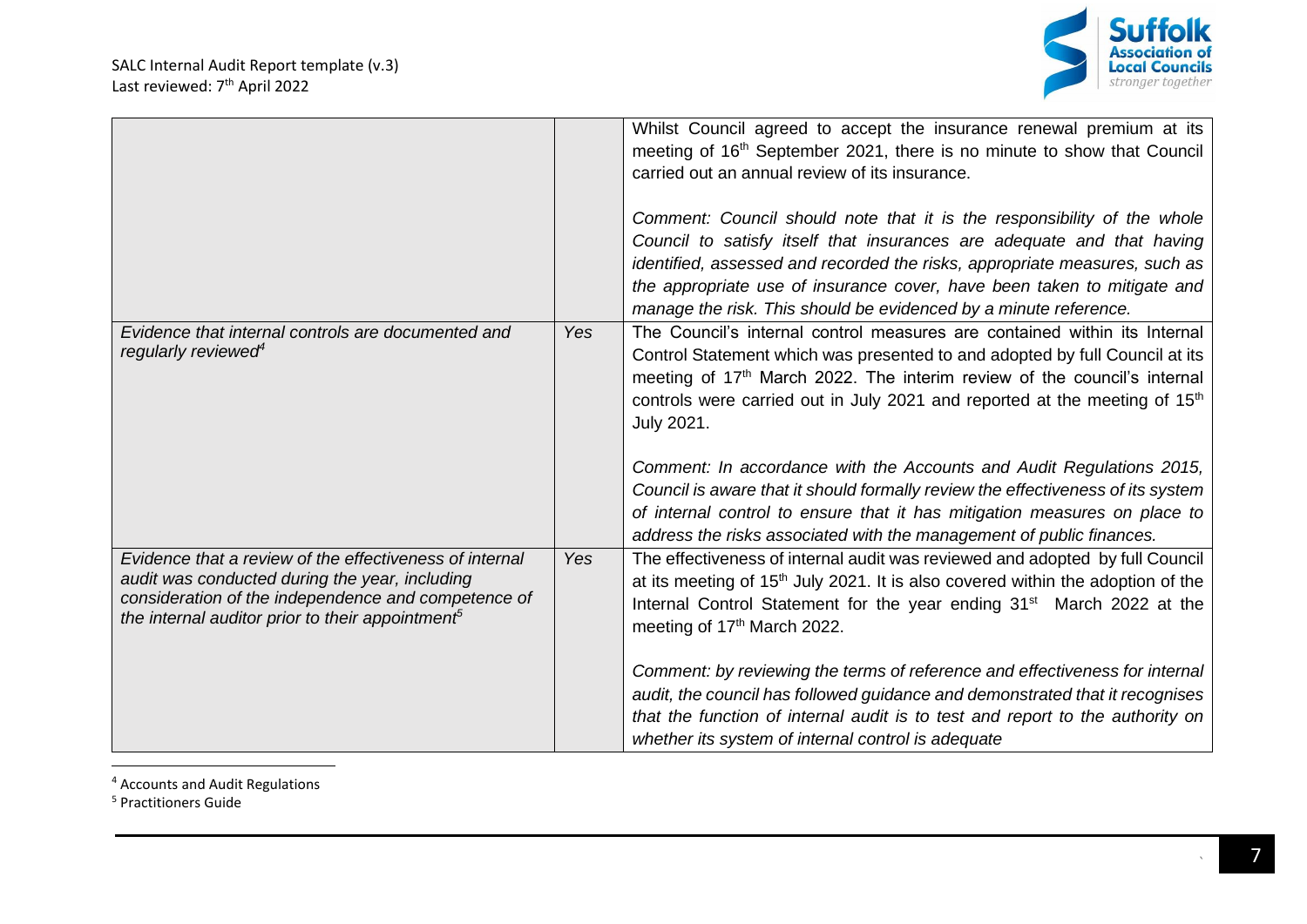

#### **Section 5 – Budgetary controls**

The internal auditor will seek verification that budgets are properly prepared, agreed and monitored. In particular they will look for evidence of good practice in that the key stages of the budgetary process have been followed

| <b>Evidence</b>                                                                       |     | Internal auditor commentary                                                                                                                                                                                                                                                                                                                                                                                                                                                                                                        |
|---------------------------------------------------------------------------------------|-----|------------------------------------------------------------------------------------------------------------------------------------------------------------------------------------------------------------------------------------------------------------------------------------------------------------------------------------------------------------------------------------------------------------------------------------------------------------------------------------------------------------------------------------|
| Verify that budget has been properly prepared and<br>agreed                           | Yes | The budget for the year 2021-2022 in the sum of £45,670 was approved at<br>the Council meeting of 11 <sup>th</sup> January 2021.                                                                                                                                                                                                                                                                                                                                                                                                   |
| Verify that the precept amount has been agreed in full<br>Council and clearly minuted | Yes | The precept was set at £32,227 for 2021/2022, as confirmed at the above<br>meeting, with the minutes demonstrating that this was a 14.04% decrease<br>per Band D property, as compared to the previous year. The workings as<br>submitted to the meeting also demonstrates that Council was aware that it<br>would be receiving a Local Council Tax Grant of £204 for 2021-2022 only.                                                                                                                                              |
| Regular reporting of expenditure and variances from<br>budget                         | Yes | Monthly statements summarizing the Council's receipts and payments and<br>aggregate receipts and payments for the year to date with balances held is<br>submitted and considered by the Council. The reports provide evidence of<br>comparisons between budgeted and actual income and expenditure and<br>form the basis of approval for virements in accordance with Council's own<br><b>Financial Regulations.</b>                                                                                                               |
| Reserves held – general and earmarked $\epsilon$                                      | Yes | Council's final accounts show general reserves in the sum of £11,837.70 with<br>earmarked reserves in the sum of £20,543.44 Restricted Reserves (CIL) in<br>the sum of £320.54 and a 2022 General Year End Fund (still to be allocated)<br>of £6,094.50. During the year under review, at its meeting of 15 <sup>th</sup> July 2021,<br>Council adopted a Reserves Policy which is used as the basis for the<br>allocation of Council's General Reserves as well as a formal review of the<br><b>Council's Earmarked Reserves.</b> |

 $^{\rm 6}$  In accordance with proper practices, the generally accepted minimum level of a Smaller Authority's General Reserve is that this should be maintained at between three (3) and twelve (12) months of Net Revenue Expenditure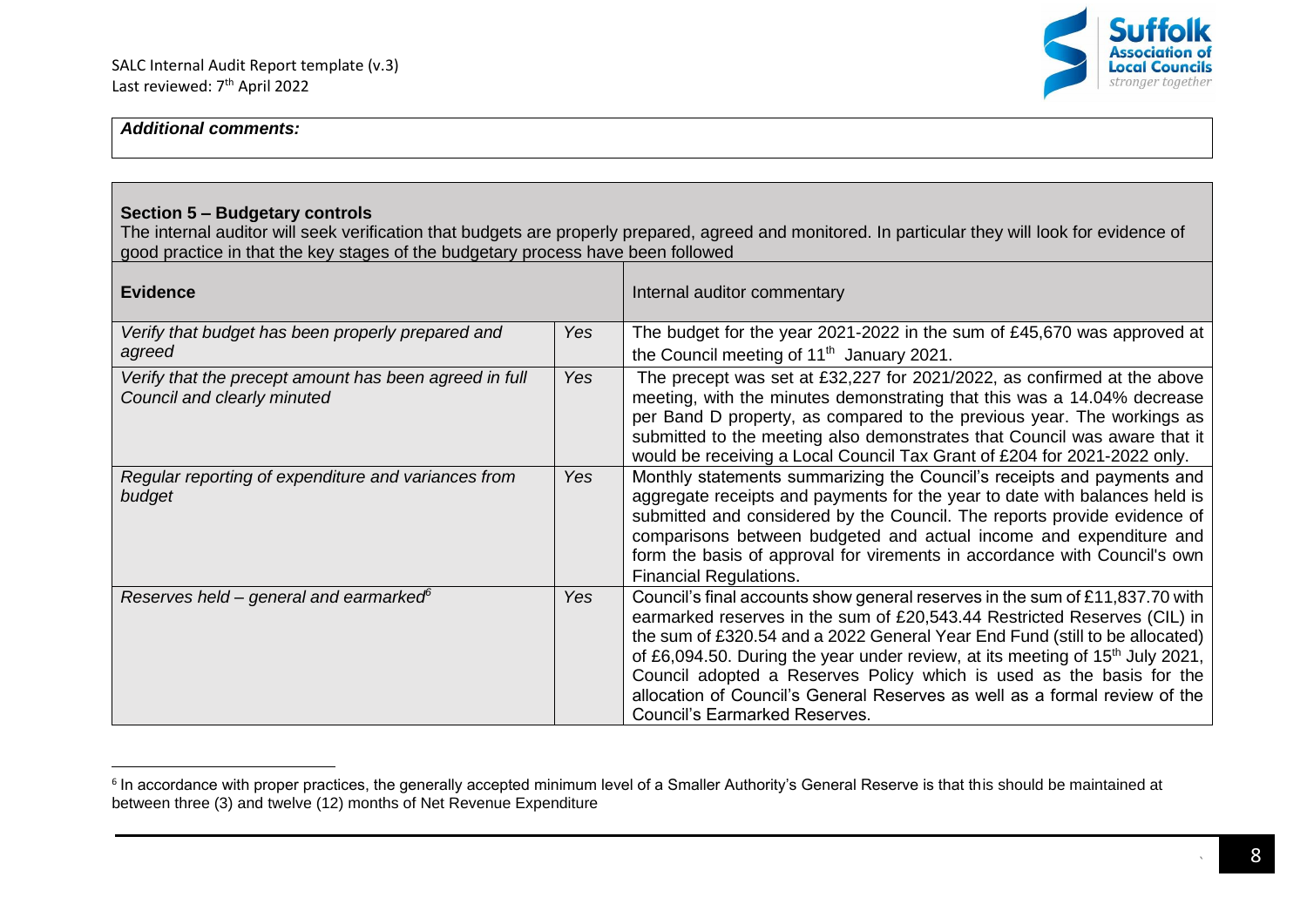

*Comment: Council shows good practice by ensuring the recommended key stages as to the budgetary process are followed for the year:*

- *decide the form and level of detail of the budget;*
- *review the current year budget and spending;*
- *determine the cost of spending plans;*
- *assess levels of income;*
- *bring together spending and income plans;*
- *provide for contingencies and consider the need for reserves;*
- *approve the budget;*
- *confirm the precept or rates and special levies; and*

*• review progress against the budget regularly throughout the year.*

#### **Section 6 – income controls**

The internal auditor will seek evidence to ensure income is correct managed – recorded, banked, and reported and test mechanisms used to achieve this.

| <b>Evidence</b>                                                                 |     | Internal auditor commentary                                                                                                                                                                                                                                                                                                         |
|---------------------------------------------------------------------------------|-----|-------------------------------------------------------------------------------------------------------------------------------------------------------------------------------------------------------------------------------------------------------------------------------------------------------------------------------------|
| Is income properly recorded and promptly banked?                                | Yes | Income is recorded in accordance with Council's Financial Regulations. A<br>number of items of income were cross checked against cash book and<br>bank statement and found to be in order and recorded in accordance with<br><b>Proper Practices.</b>                                                                               |
| Is income reported to full council?                                             | Yes | Income received is reported to full Council and included within the<br>Council's Financial Statements as submitted at each relevant meeting. The<br>RFO ensures that monies received are promptly banked.                                                                                                                           |
| Does the precept recorded agree to the Council Tax<br>Authority's notification? | Yes | The council received precept of £32,227.00 during the year under review<br>in April and September 2021. Evidence was provided showing a full audit<br>trail from Precept being discussed and approved at the meeting of 19th<br>January 2021, served on the Charging Authority to receipt of same in the<br>Council's Bank Account. |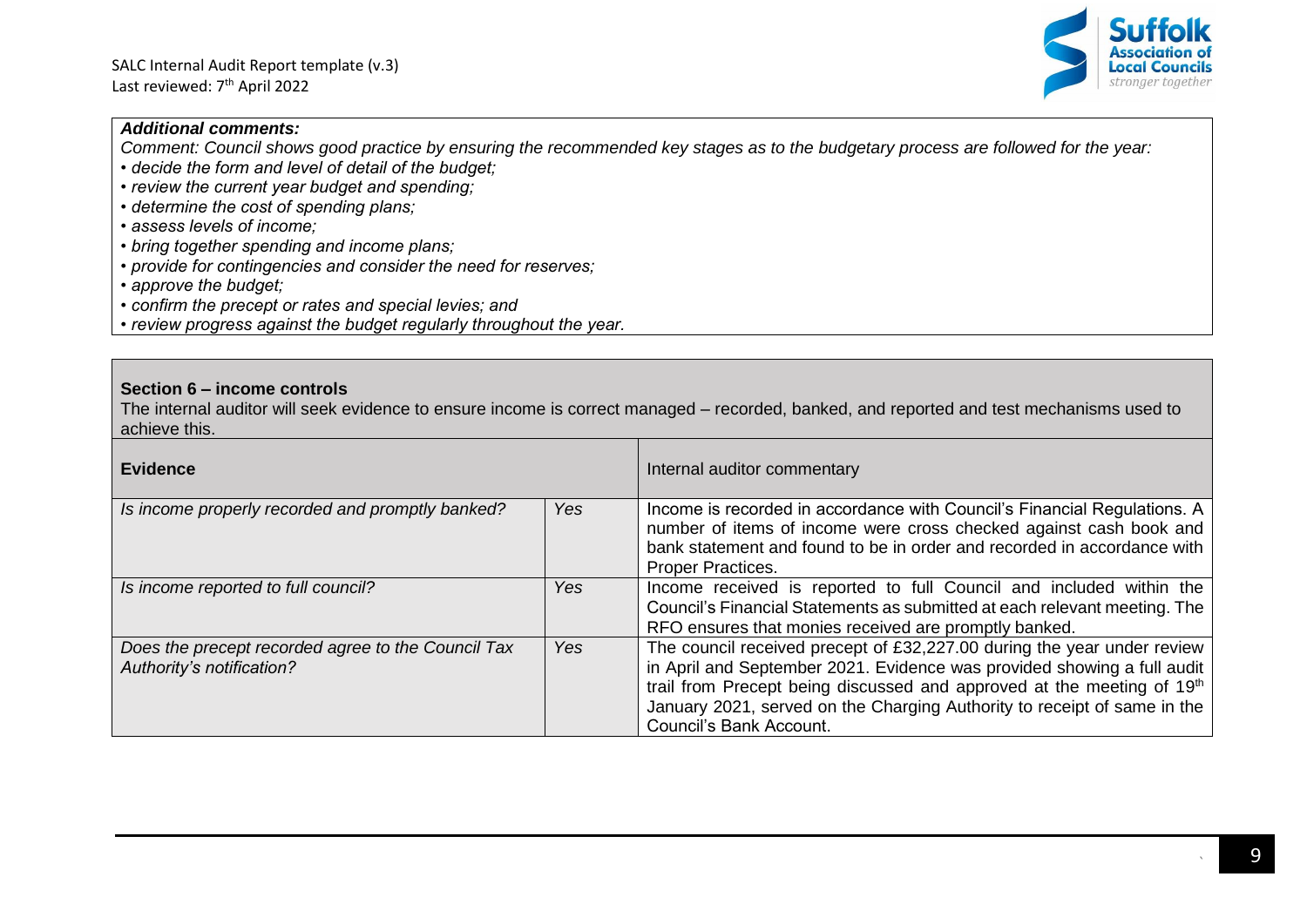

| If appropriate, are CIL reporting schedules in<br>accordance with the Regulations? $7^7$ | Not<br>applicable        | There were no CIL receipts received during the year under review.                                                                                                                                               |
|------------------------------------------------------------------------------------------|--------------------------|-----------------------------------------------------------------------------------------------------------------------------------------------------------------------------------------------------------------|
| Is CIL income reported to the council?                                                   | <b>Not</b><br>applicable | There were no CIL receipts received during the year under review.                                                                                                                                               |
| Does unspent CIL income form part of earmarked<br>reserves?                              | Yes                      | The CIL annual report for 2021/2022 shows that there is a retained balance<br>of £320.54 which has been transferred into in an Earmarked Reserve<br>specifically allocated, in accordance with the Regulations. |
| Has an annual report been produced?                                                      | Yes                      | Council has approved the Annual CIL Statement showing retained<br>balances.                                                                                                                                     |
| Has it been published on the authority's website?                                        | Yes                      | The Annual CIL Statement for the year 2021 - 2022 has been uploaded<br>onto the Council's website.                                                                                                              |
| <b>Additional comments:</b>                                                              |                          |                                                                                                                                                                                                                 |

#### **Section 7 – petty cash**

The Internal Auditor will seek evidence that the Council has followed its own policies, procedures, and verification processes and that these are up to date.

| <b>Evidence</b>             |            | Internal auditor commentary     |
|-----------------------------|------------|---------------------------------|
| Is petty cash in operation? | Not        | None held by the Parish Council |
|                             | applicable |                                 |
| <b>Additional comments:</b> |            |                                 |

#### **Section 8 – Payroll controls**

The Internal Auditor will check salaries were approved in accordance with PAYE, NI, Pension and that there is a clear understanding that the clerk is not self-employed. If the Clerk was recruited after 1st April 201, evidence will be required to show compliance with the new requirements for the statement of employment, Induction, probation periods and training requirements. The Internal Auditor will also review how payroll is managed including evidence of approval of payslips.

<sup>7</sup> Community Infrastructure Levy Regulations 2010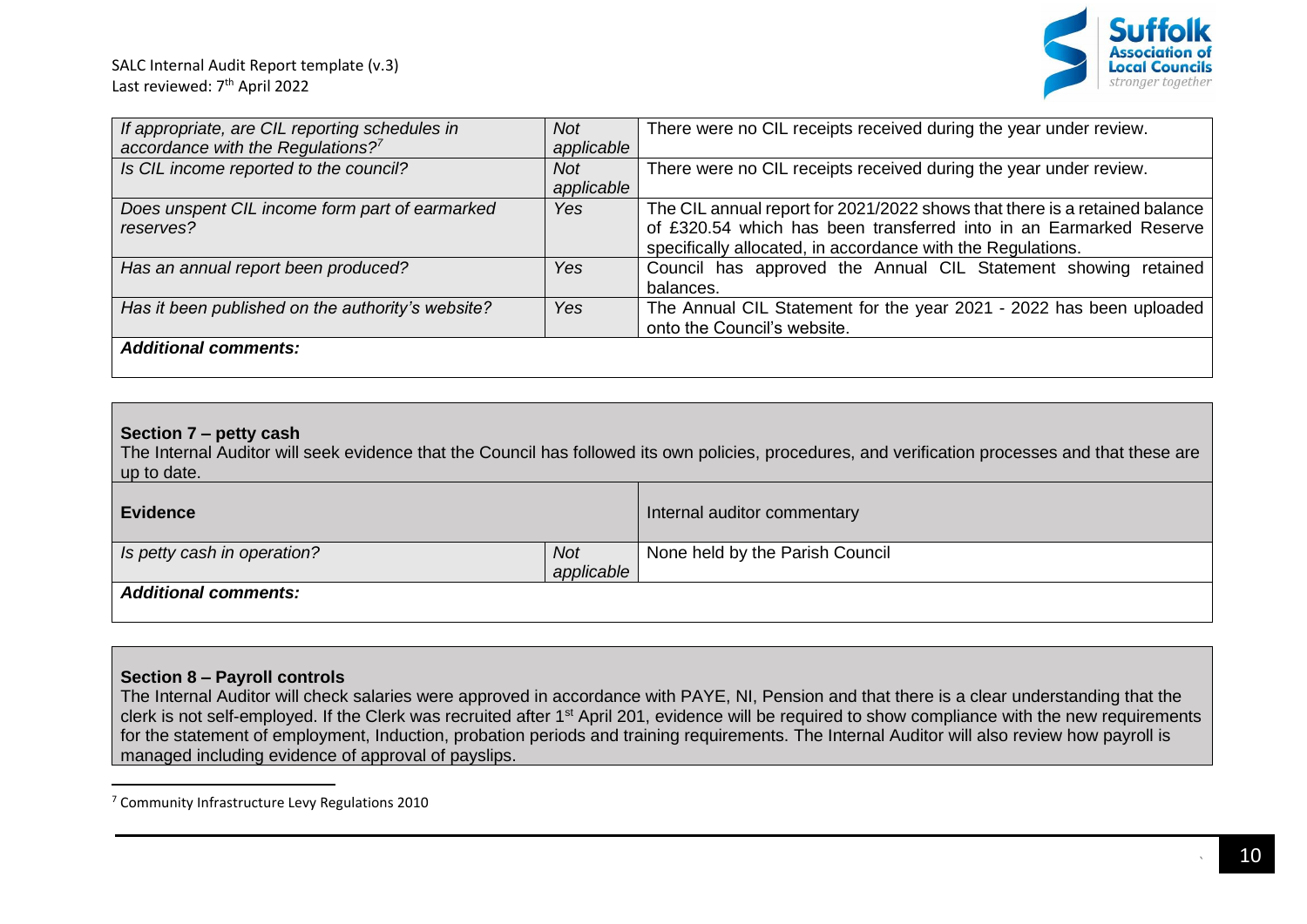

| <b>Evidence</b>                                                                                                                                                                  |           | Internal auditor commentary                                                                                                                                                                                                                                                                                                                                                                                                                                                                                                                                                     |
|----------------------------------------------------------------------------------------------------------------------------------------------------------------------------------|-----------|---------------------------------------------------------------------------------------------------------------------------------------------------------------------------------------------------------------------------------------------------------------------------------------------------------------------------------------------------------------------------------------------------------------------------------------------------------------------------------------------------------------------------------------------------------------------------------|
| Do all employees have contracts of employment?                                                                                                                                   | Yes       | Council had 1 employee on its payroll at the period end of 31st March 2022.<br>Employment contracts were not reviewed during the internal audit which was<br>carried out via remote means.                                                                                                                                                                                                                                                                                                                                                                                      |
| Has the Council approved salary paid?                                                                                                                                            | Yes       | All salary payments are authorised by full Council. The minutes of 17 <sup>th</sup> March<br>2022 confirm Council's approval to implement the new rates of pay<br>applicable from 1 April 2021 as noted in the 2021-2022 NJC Pay Award.                                                                                                                                                                                                                                                                                                                                         |
| Minimum wage paid?                                                                                                                                                               | <b>No</b> | The minimum wage is not paid to the Council's employee.                                                                                                                                                                                                                                                                                                                                                                                                                                                                                                                         |
| Are arrangements in place for authorising of the payroll<br>and payments to the council? Does this include a<br>verification process for agreeing rates of pay to be<br>applied? | Yes       | There are suitable payroll arrangements in place which ensures the accuracy<br>and legitimacy of payments of salaries and wages, and associated liabilities<br>and as such the council has complied with its duties under legislation.                                                                                                                                                                                                                                                                                                                                          |
| Do salary payments include deductions for PAYE/NIC?<br>Is PAYE/NIC paid promptly to HMRC?                                                                                        | Yes       | The payroll function for the year under review is operated in accordance with<br>HM Revenue and Customs guidelines. Cross-checks were completed on<br>three payments covering salary and found to be in order. There were no<br>deductions due to be paid to HM Revenue and Customs during the year<br>under review.                                                                                                                                                                                                                                                            |
| Is there evidence that the Council is aware of its<br>pension responsibilities? Are pension payments in<br>operation? <sup>8</sup>                                               | Yes       | The Internal Audit report for the year ending 31 <sup>st</sup> March 2021 states that the<br>Council is aware of their pension responsibilities. A re-declaration of<br>compliance with regards to automatic enrolment duties was completed<br>through the Pension Regulator in 2019.                                                                                                                                                                                                                                                                                           |
|                                                                                                                                                                                  |           | Comment: Council should note that every three years an employer must put<br>certain staff back into a pension scheme. This is known as 're-enrolment'.<br>This is an employer's legal duty and Council's must let the Pension Regulator<br>know when they have completed the task by completing and submitting a re-<br>declaration of compliance. If the Council last carried out its re-enrolment<br>duties in 2019, it should ensure that it is aware of its re-enrolment duties and<br>comply with the deadlines as stated in communications from the Pension<br>Regulator. |

<sup>8</sup> The Pension Regulator – [website click here](https://www.thepensionsregulator.gov.uk/en/employers)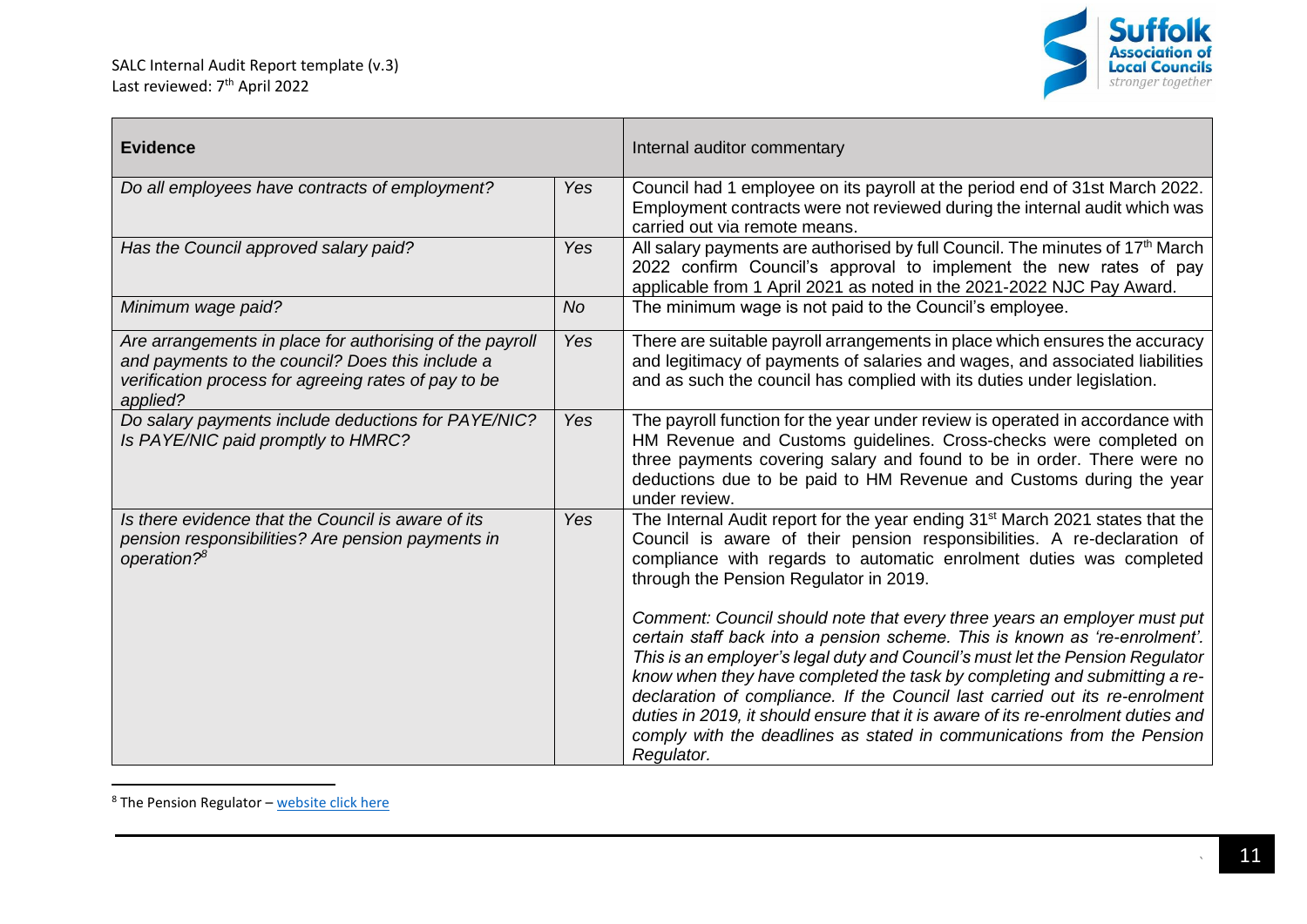

| Are there any other payments (e.g.: expenses) and are<br>these reasonable and approved by the Council? | Yes | Council is aware of the changes in the Practitioners Guide for 2020 on the<br>treatment of what can be included as employment expenses within the<br>Annual Governance and Accountability Guide 2020 - section 2.16 refers and<br>submitted within Box 4 of the AGAR.<br>All expenses / payments made are against itemised invoices submitted to |
|--------------------------------------------------------------------------------------------------------|-----|--------------------------------------------------------------------------------------------------------------------------------------------------------------------------------------------------------------------------------------------------------------------------------------------------------------------------------------------------|
|                                                                                                        |     | and approved by the Finance full Council.                                                                                                                                                                                                                                                                                                        |
| <b>Additional comments:</b>                                                                            |     |                                                                                                                                                                                                                                                                                                                                                  |

#### **Section 9 – Asset control**

The Internal Audit will be seeking to establish if there is a list of assets in accordance with proper practices including the date of acquisition, location, and value. This extends to checking policies (with evidence of review) and that the Council has applied the documented approach in practice. The Internal Auditor will check not only valuation processes but the existence of reserve budgets for depreciation and adequacy of insurance. A clear audit trail should be available when items are purchased including minutes to evidence approval.

| <b>Evidence</b>                                                                                                                  |             | Internal auditor commentary                                                                                                                                                                                                                                                                                                                                                                                                                                                                                           |
|----------------------------------------------------------------------------------------------------------------------------------|-------------|-----------------------------------------------------------------------------------------------------------------------------------------------------------------------------------------------------------------------------------------------------------------------------------------------------------------------------------------------------------------------------------------------------------------------------------------------------------------------------------------------------------------------|
| Does the Council maintain a register of material assets<br>it owns and manage this in accordance with proper<br>practices? $9^9$ | Yes         | The Asset Register was reviewed during the Internal Audit Visit for year-end<br>and reflects those items listed under insurance and within the Parish<br>Council's remit for maintenance and ownership. It is noted that the declared<br>value for all assets at year-end (31.03.2022) is £18,134 reflecting overall<br>movement during the year of -£1,596.91.                                                                                                                                                       |
| Is the value of the assets included? (Note value for<br><i>insurance purposes may differ)</i>                                    | Yes         | Council is mindful of the quidance within the Governance and Accountability<br>for Smaller Authorities in England March 2021 on the valuation of its assets<br>and has ensured that where the acquisition value of the asset at the time of<br>first recording is used, that method of valuation has been consistently<br>applied. Where amendments to values have been made, Council has<br>included an explanation in the change to previously recorded assets within<br>the Supporting Statements to the Accounts. |
| Are records of deeds, articles, land registry title number<br>available?                                                         | Not<br>seen | Records of deeds, articles, land registry title number were not reviewed<br>during the internal audit which was carried out via remote means.                                                                                                                                                                                                                                                                                                                                                                         |
|                                                                                                                                  |             |                                                                                                                                                                                                                                                                                                                                                                                                                                                                                                                       |

<sup>9</sup> Practitioners Guide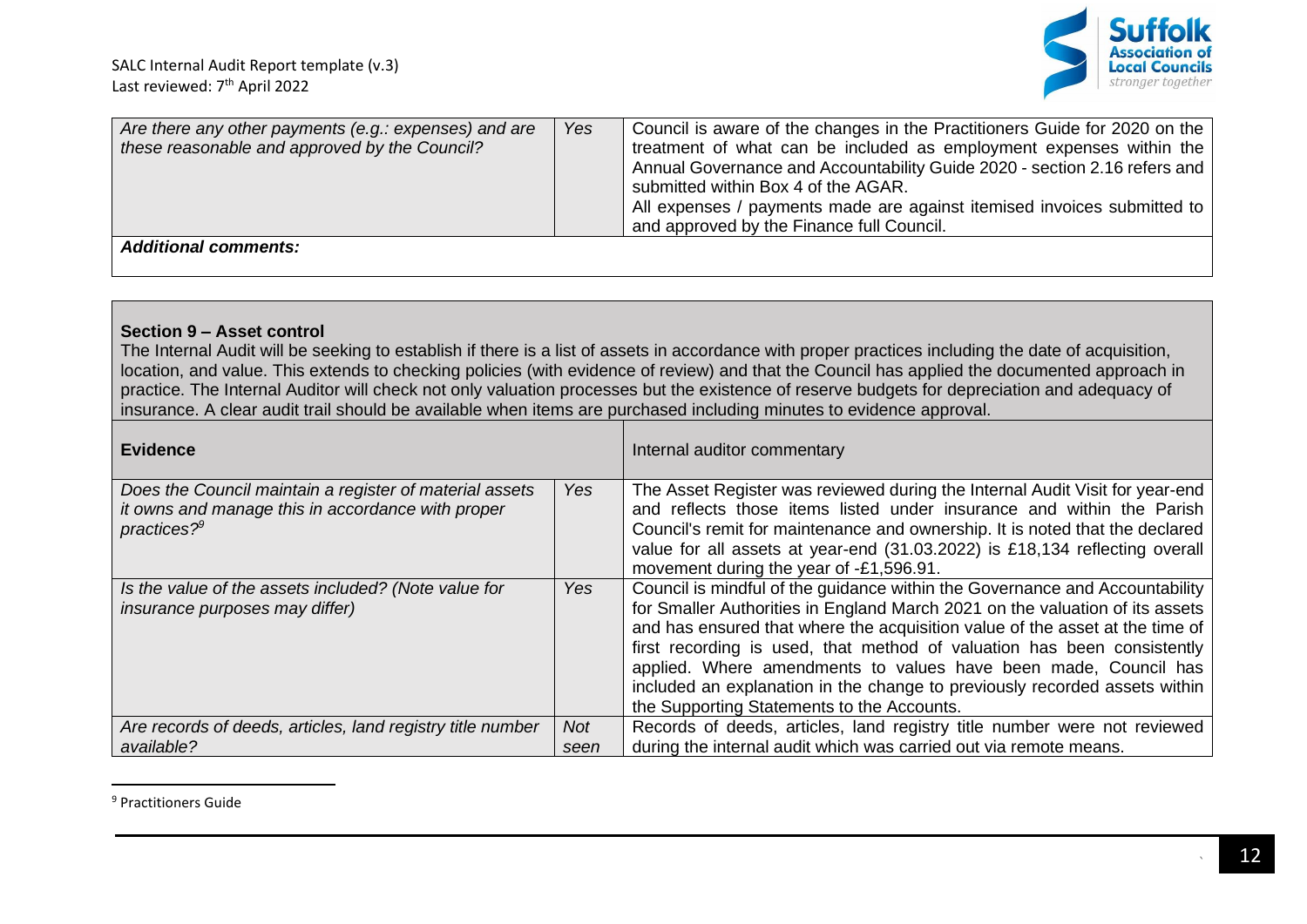

| Is the asset register up to date and reviewed annually? | Yes | The asset register was signed off by the council at its meeting of 17 <sup>th</sup> March<br>2022 and reflects the figure declared on the Accounting Statements of the<br>AGAR which is still to be approved by full Council. The Council's Asset<br>Register value as seen on the website stands at £18,134 (rounded). |
|---------------------------------------------------------|-----|-------------------------------------------------------------------------------------------------------------------------------------------------------------------------------------------------------------------------------------------------------------------------------------------------------------------------|
| Cross checking of insurance cover                       | Yes | Council has insurance under a Parish Protect Policy for assets to the value<br>of £50,000.                                                                                                                                                                                                                              |
| <b>Additional comments:</b>                             |     |                                                                                                                                                                                                                                                                                                                         |

# **Section 10 – bank reconciliation**

The internal auditor will seek to establish that the Council understands and can evidence good practice and internal control mechanisms in relation to bank reconciliation.

| <b>Evidence</b>                                                                                          |     | Internal auditor commentary                                                                                                                                                                                                                |
|----------------------------------------------------------------------------------------------------------|-----|--------------------------------------------------------------------------------------------------------------------------------------------------------------------------------------------------------------------------------------------|
| Is bank reconciliation regularly completed and<br>reconciled with the cash book and cover every account? | Yes | Evidence was seen showing that bank reconciliations were completed during<br>the year and reconcile with the cash sheets. Overall there is reporting of bank<br>balances within the financial reports submitted at each relevant meeting.  |
| Do bank balances agree with bank statements?                                                             | Yes | Bank balances agree with period end statements and, as at year end (31 <sup>st</sup> )<br>March 2022), the balance across the councils accounts stood at £38,796.18<br>as recorded in the Statement of Accounts and Accounting Statements. |
| Is there regular reporting of bank balances at Council<br>meetings?                                      | Yes | The minutes show that bank reconciliations are received and accepted at<br>each meeting. Bank statements are scanned and circulated to all councillors<br>prior to each meeting to enable verification of the bank reconciliation.         |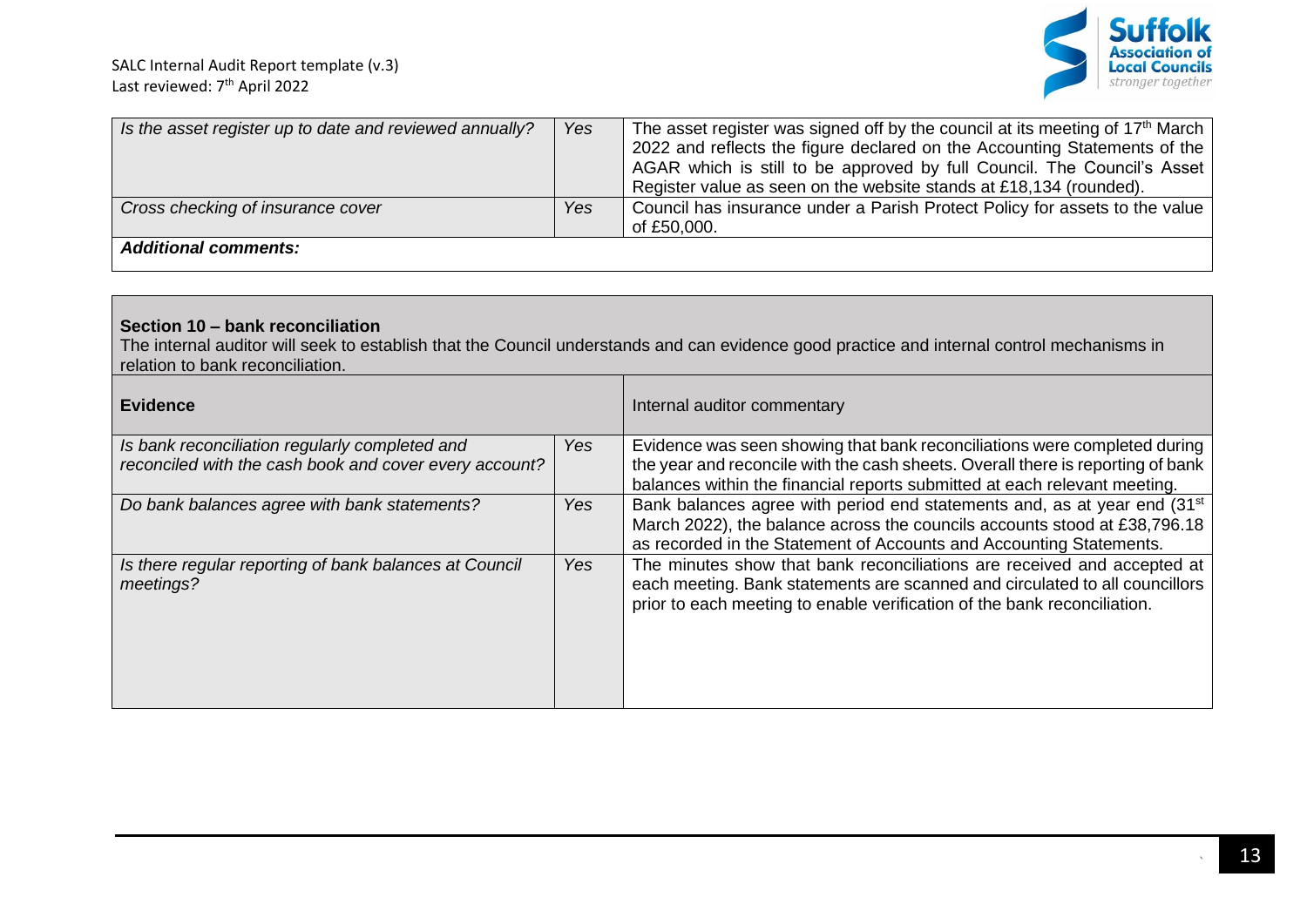

*Council is aware that, in accordance with Proper Practices, the bank reconciliation is a key tool for management as it assists with the regular monitoring of cash flows which aids decision-making, particularly when there are competing priorities. The council has understood that the bank statements are evidence provided by an independent party as to the state of the council's cash balances thereby allowing the RFO to ensure that any errors or omission in processing transactions are acted upon in a timely manner. Effective July 2021, Council has appointed a Councillor to review the bank reconciliation and accounts on a quarterly basis and report back to Council on their findings. This is not only to protect the RFO but also fulfils an internal control function.*

| Section 11 – year end procedures                                                                                                                                                                      |            |                                                                                                                                                                                                                                                                                                                                                                |  |
|-------------------------------------------------------------------------------------------------------------------------------------------------------------------------------------------------------|------------|----------------------------------------------------------------------------------------------------------------------------------------------------------------------------------------------------------------------------------------------------------------------------------------------------------------------------------------------------------------|--|
| <b>Evidence</b>                                                                                                                                                                                       |            | Internal auditor commentary                                                                                                                                                                                                                                                                                                                                    |  |
| Are appropriate accounting procedures used?                                                                                                                                                           | Yes        | Accounts are produced on a receipts and expenditure basis, and all found<br>to be in order.                                                                                                                                                                                                                                                                    |  |
| Financial trail from records to presented accounts                                                                                                                                                    | Yes        | The end of year accounts and supporting documentation were well<br>presented for the internal auditor review.                                                                                                                                                                                                                                                  |  |
| Has the appropriate end of year $AGAR^{10}$ documents<br>been completed?                                                                                                                              | <b>Yes</b> | As Council is a smaller authority with gross income and expenditure<br>exceeding £25,000 it will be required to complete Part 3 of the AGAR.<br>Section 2 - Accounting Statements of the AGAR were completed but<br>unsigned by the RFO at the time of Internal Audit.<br>Comment: it is noted that the AGAR does not cast as there is a £1 rounding<br>error. |  |
| Did the Council meet the exemption criteria and                                                                                                                                                       | Not        | As the Parish Council had gross income and expenditure exceeding                                                                                                                                                                                                                                                                                               |  |
| correctly declared itself exempt?                                                                                                                                                                     | applicable | £25,000 it was not able to declare itself exempt from a limited assurance<br>review.                                                                                                                                                                                                                                                                           |  |
| During the period in question did the small authority<br>demonstrate that it correctly provided for the exercise<br>of public right as required by the Accounts and Audit<br><b>Regulations 2015?</b> | <b>Yes</b> | The Internal Auditor is able to confirm that the parish council can<br>demonstrate that it correctly provided for the exercise of public rights as<br>required by the 2015 Regulations. Dates set were from 14th June to 23rd<br>July 2021.                                                                                                                    |  |

<sup>10</sup> Annual Governance & Accountability Return (AGAR)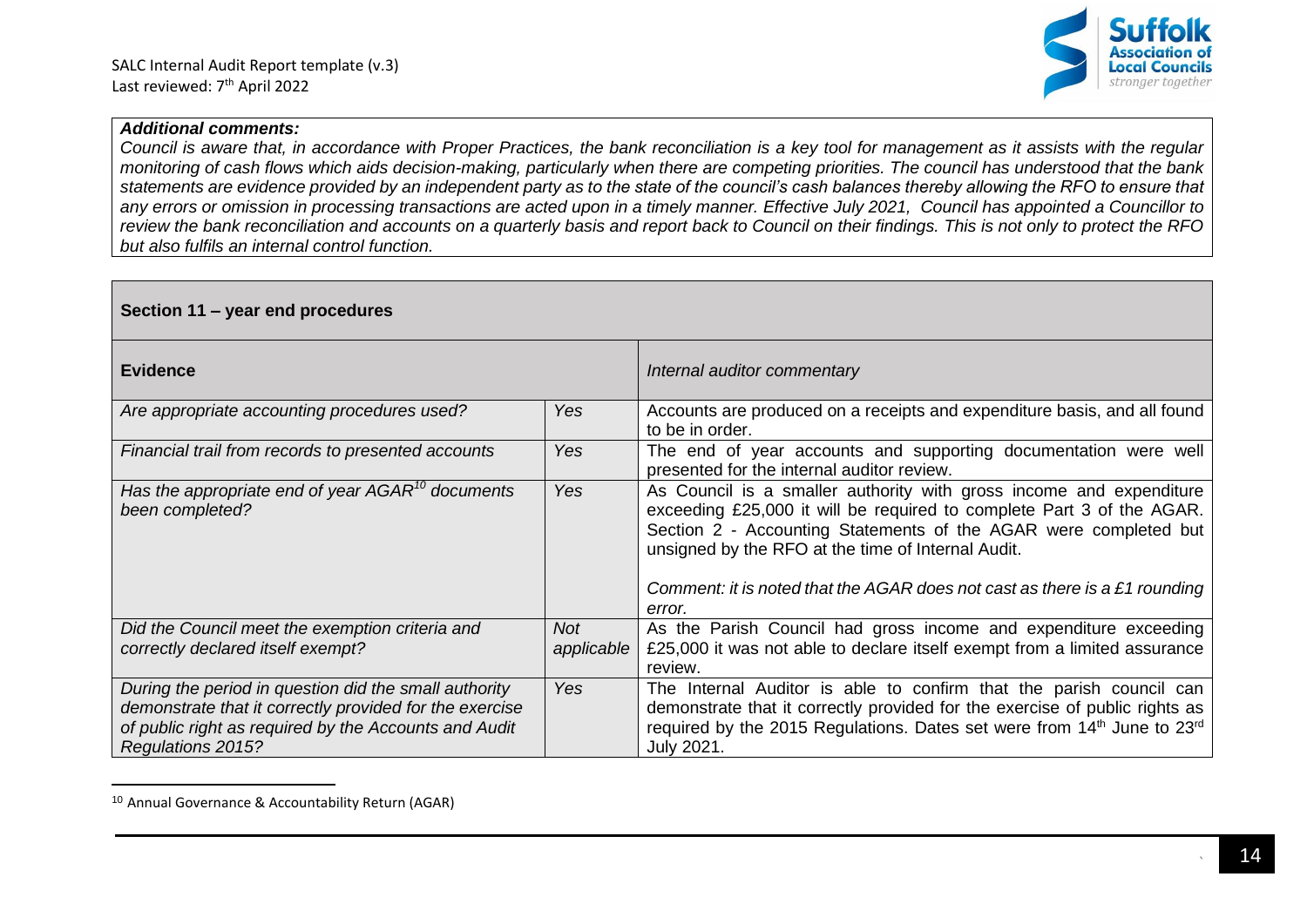

# **Section 12 – internal audit**

The internal auditor will revisit weaknesses and recommendations previously identified to see if these have been addressed. They will also check if any changes introduced require further verification to ensure effectiveness of the corrective action taken.

| <b>Evidence</b>                                                            |            | Internal auditor commentary                                                                                                                                                                                                                                                                                            |
|----------------------------------------------------------------------------|------------|------------------------------------------------------------------------------------------------------------------------------------------------------------------------------------------------------------------------------------------------------------------------------------------------------------------------|
| Has the Council considered the previous internal audit<br>report?          | <b>Yes</b> | In accordance with Proper Practices, Council considered the internal audit<br>report for the year ending 31 <sup>st</sup> March 2021 at its meeting of 6 <sup>th</sup> May 2021<br>and agreed an audit plan (at the meeting of 15 <sup>th</sup> July 2021) to take<br>appropriate action of the weaknesses identified. |
| Has appropriate action been taken regarding the<br>recommendations raised? | Yes:       | 1. Review of the effectiveness of internal audit.<br>2. Adoption of an Audit/Impact Assessment and a Data Retention and<br><b>Disposal Policy</b>                                                                                                                                                                      |
| Has the Council confirmed the appointment of an<br>internal auditor?       | Yes        | SALC were appointed as the Council's internal auditors for the year ending<br>31 <sup>st</sup> March 2022 at the meeting of 17 <sup>th</sup> March 2022.                                                                                                                                                               |
| <b>Additional comments:</b>                                                |            |                                                                                                                                                                                                                                                                                                                        |

<sup>&</sup>lt;sup>11</sup> Accounts and Audit Regulations 2015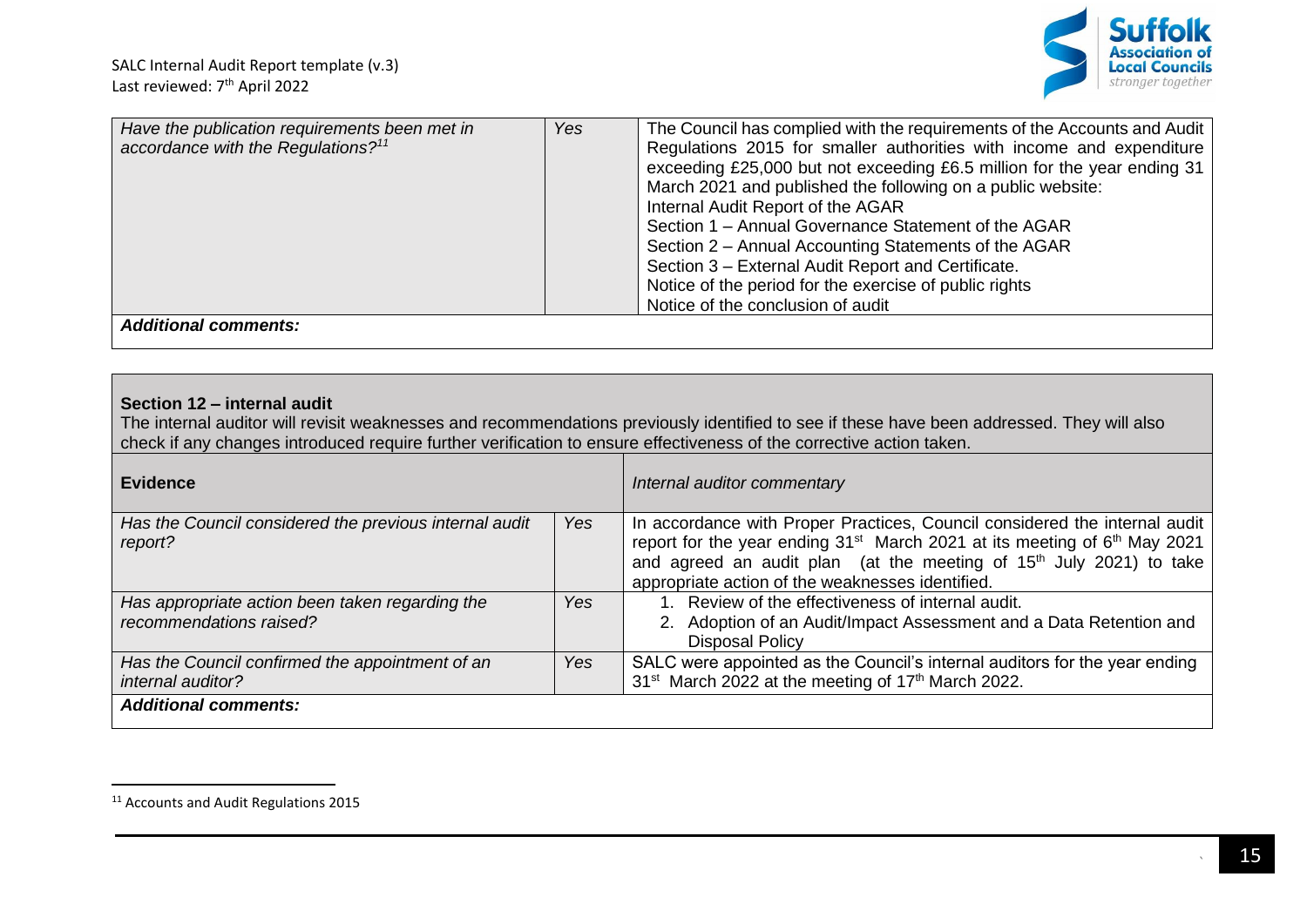

#### **Section 13 – external audit for the period under review** The internal auditor will revisit the external audit so that previous weaknesses and recommendations can be considered. **Evidence** *Internal auditor commentary Has the Council considered the previous external audit report?*<sup>12</sup> *Yes* At the meeting of full Council of 16<sup>th</sup> December 2021, Council considered the report from the External Auditor for the year ending 31<sup>st</sup> March 2021. *Has appropriate action been taken regarding the comments raised? None required* The minutes of the above meeting record that there were no matters which come to the attention of the external auditor which have cause for concern that relevant legislation and regulatory requirements had not been met although Council noted the comment submitted under other matters not affecting the external auditor's opinion which they draw to the attention of the authority: "The AGAR was not accurately completed before submission for review. The AGAR had to be sent back for amendment." *Additional comments:*

#### **Section 14 – additional information**

The internal auditor will look for additional evidence of good record keeping, compliance with data protection regulations, freedom of information and website accessibility regulations.

| Evidence                                                            |     | Internal auditor commentary                                                                                                                                                                                      |
|---------------------------------------------------------------------|-----|------------------------------------------------------------------------------------------------------------------------------------------------------------------------------------------------------------------|
| Was the annual meeting held in accordance with<br>legislation? $13$ | Yes | Council held its Annual Meeting of the Parish Council at which the Chair<br>and other Officers were elected on $6th$ May 2021 via the Zoom<br>platform. In accordance with the repel of the<br>Videoconferencing |

<sup>12</sup> Regulation 20 Accounts and Audit Regulations 2015 – *following completion of an audit the Council should note that it is the Council as a whole (i.e., All members) and not a committee that should receive and consider the audit letter (including Annual Return and Certificate) from the local auditor as soon as reasonably practicable and the minutes should reflect that these have been received.*

<sup>&</sup>lt;sup>13</sup> The Local Government Act 1972 Schedule 12, paragraph 7 (2) and Schedule 15 (2)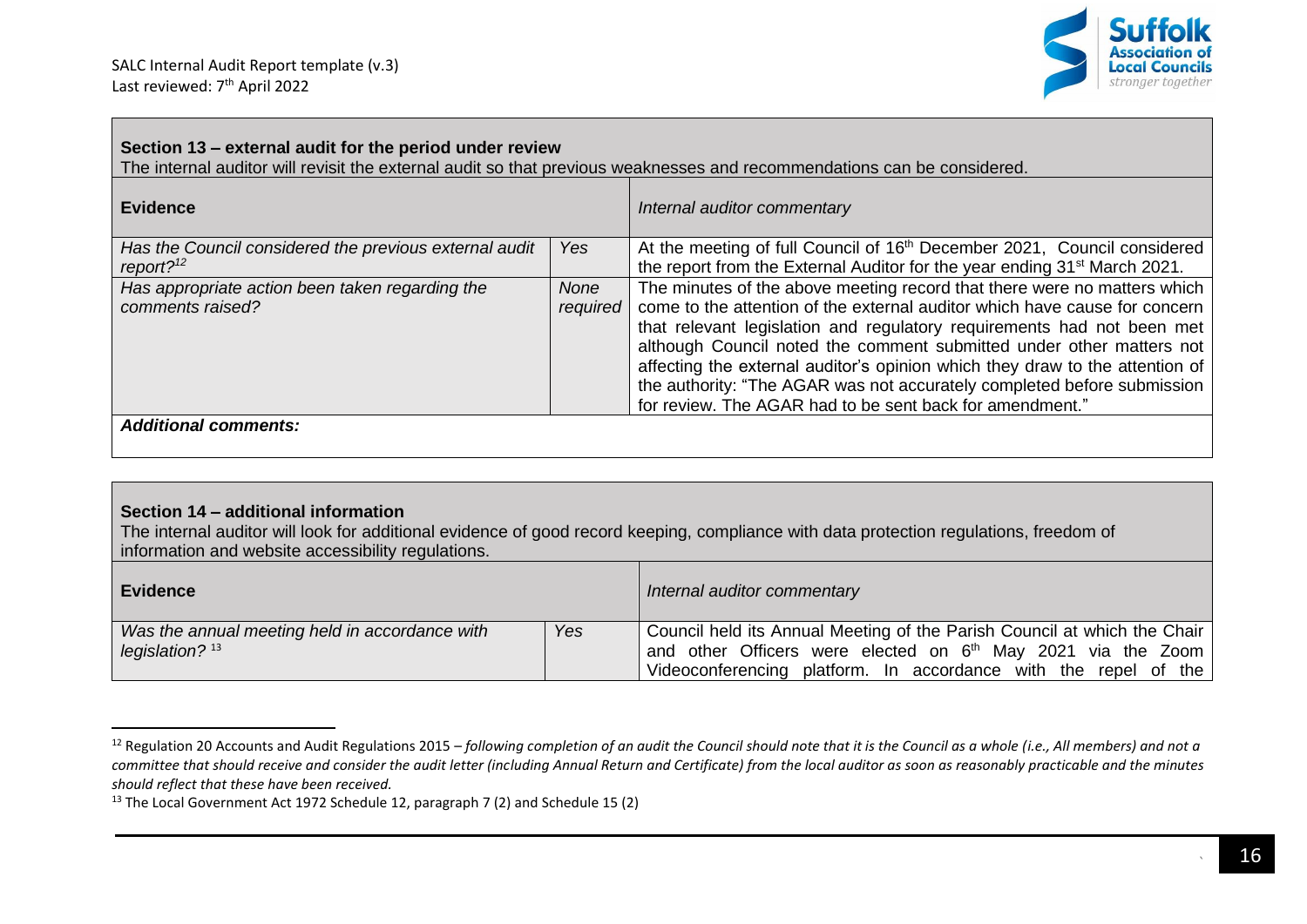SALC Internal Audit Report template (v.3) Last reviewed: 7<sup>th</sup> April 2022



| (Note to auditor- emergency Regulations because of the<br>COVID-19 pandemic) <sup>14</sup>       |          | Coronavirus Act 2020 legislation all meetings held after 7 <sup>th</sup> May 2021 were<br>held in person.                                                                                                                                                                                                                                                                                                                                                                                                                                                                                                                                                                                |
|--------------------------------------------------------------------------------------------------|----------|------------------------------------------------------------------------------------------------------------------------------------------------------------------------------------------------------------------------------------------------------------------------------------------------------------------------------------------------------------------------------------------------------------------------------------------------------------------------------------------------------------------------------------------------------------------------------------------------------------------------------------------------------------------------------------------|
| Is there evidence that Minutes are administered in<br>accordance with legislation? <sup>15</sup> | Yes      | The internal auditor is able to confirm that the minutes are signed in<br>accordance with legislation. A sample of such signed minutes were<br>reviewed for internal audit with each page submitted evidenced by<br>signature and pagination.                                                                                                                                                                                                                                                                                                                                                                                                                                            |
|                                                                                                  |          | Comment: whilst the minutes show resolutions to receive valid reasons for<br>apologies given (where applicable), there is no formal record to show that<br>Council has approved the apologies submitted.                                                                                                                                                                                                                                                                                                                                                                                                                                                                                 |
|                                                                                                  |          | Recommendation: s85 of the 1972 Act states that "if a member of a<br>local authority fails throughout a period of six consecutive months<br>from the date of his last attendance to attend any meeting of the<br>authority, he shall, unless the failure was due to some reason<br>approved by the authority before the expiry of that period, cease to<br>be a member of the authority." Council is advised to ensure that all<br>absences are not merely recorded but approved by the Council<br>thereby ensuring that the absence is not treated as unapproved. An<br>accidental or unforeseen absence at a subsequent meeting could<br>then lead to an unnecessary disqualification. |
| Is there a list of members' interests held?                                                      | Not seen | There was no evidence seen of a direct link from the Parish Council's<br>website to the District Authority's website for the Register of Interests for<br>all current Parish Councillors.                                                                                                                                                                                                                                                                                                                                                                                                                                                                                                |
|                                                                                                  |          | Comment: It is noted that the Mid Suffolk website shows the Register of<br>Interest for 10 (ten) councillors whilst the Parish Council's website details<br>7 (seven) Councillors as serving the Parish. Council might wish to review<br>this and ensure the registers of those who have now left the Council are<br>now removed.                                                                                                                                                                                                                                                                                                                                                        |

<sup>&</sup>lt;sup>14</sup> The Local Authorities and Police and Crime Panels (Coronavirus) (Flexibility of Local Authority and Police and Crime Panel Meetings) (England and Wales) Regulations 2020 <sup>15</sup> Public Bodies (Admission to Meetings) Act 1960, Local Government Act 1972, and the Localism Act 2011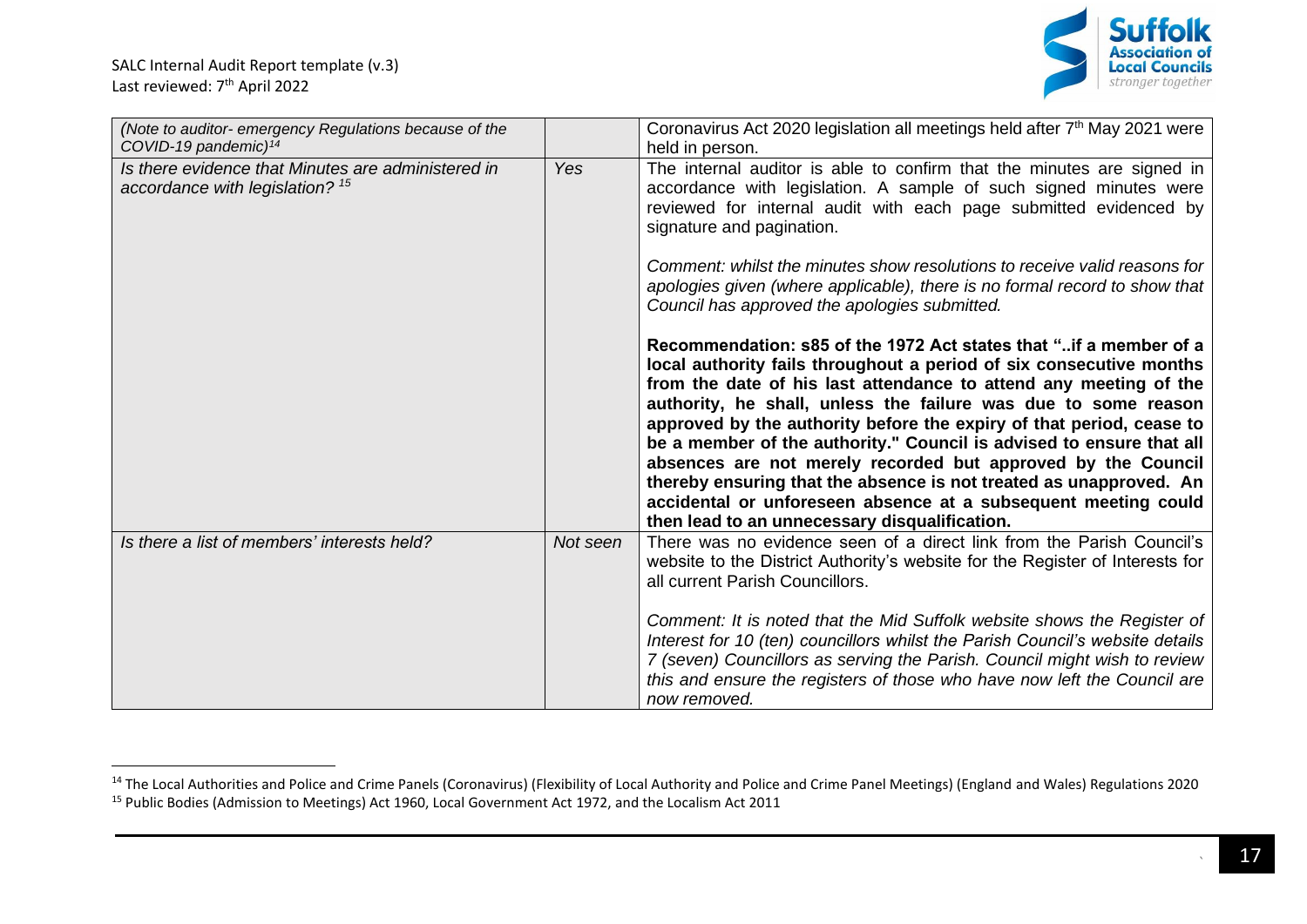

| Does the Council have any Trustee responsibilities<br>and if so, are these clearly identified in a Trust<br>Document?     | <b>No</b>  |                                                                                                                                                                                                                                                                                                                                                                                                                                                                                                                                                                                                                                                |
|---------------------------------------------------------------------------------------------------------------------------|------------|------------------------------------------------------------------------------------------------------------------------------------------------------------------------------------------------------------------------------------------------------------------------------------------------------------------------------------------------------------------------------------------------------------------------------------------------------------------------------------------------------------------------------------------------------------------------------------------------------------------------------------------------|
| Has the Transparency Code been correctly applied,<br>and information published in accordance with current<br>legislation? | Partly met | Councils with income over £25,000 but under £200,00 will be expected (but<br>are not legally required to do so) to follow the Local Government<br>Transparency Code 2015 (turnover exceeding £200,000). Council is<br>working towards ensuring compliance with the requirements under the<br>Transparency Code 2015.                                                                                                                                                                                                                                                                                                                           |
| Has the Council registered with the Information<br>Commissioner's Office (ICO)? <sup>16</sup>                             | Yes        | The council is correctly registered with the IO as a Data Controller in<br>accordance with legislation. Reference: A102540 expiry 28 April 2022.                                                                                                                                                                                                                                                                                                                                                                                                                                                                                               |
| Is the Council compliant with the General Data<br><b>Protection Regulation requirements?</b>                              | Yes        | As identified in the previous year's audit, Council has taken steps during<br>the year under review to ensure compliancy and has shown good practice<br>by adopting an impact assessment policy which will allow an audit to be<br>carried out on the occasion of the adoption of a new policy which potential<br>GDPR implications. A range of documents were able to view on the<br>website detailing the framework that the public can expect for the handling<br>of requests from individuals who have the right to know what data is held<br>on them, why the data is being processed and whether it will be given to<br>any third party. |
| Has the Council published a website accessibility<br>statement on their website in line with Regulations? <sup>17</sup>   | Yes        | The website accessibility statement seen on the Council operated website<br>details the technical information of the website along with the methods<br>used for testing the website; the steps being taken to improve accessibility<br>and how the site is being improved to ensure that content meets the WCAG<br>2.1 Standard under Regulation 8 of the Public Sector Bodies (Websites<br>and Mobile Applications) (No. 2) Accessibility Regulations 2018.                                                                                                                                                                                   |
| Does the council have official email addresses for<br>correspondence? <sup>18</sup>                                       | Yes        | Council has its own email address which is owned by the parish council<br>and not connected to a personal email account.<br>Comment: Council might wish to consider using a secure e-mail system<br>with a gov.uk address which is owned by the parish council (section 5.16<br>of the Practitioners' Guide to Proper Practices - March 2021).                                                                                                                                                                                                                                                                                                 |

<sup>16</sup> Data Protection Act 2018

<sup>17</sup> Website Accessibility Regulations 2018

<sup>18</sup> Practitioners Guide